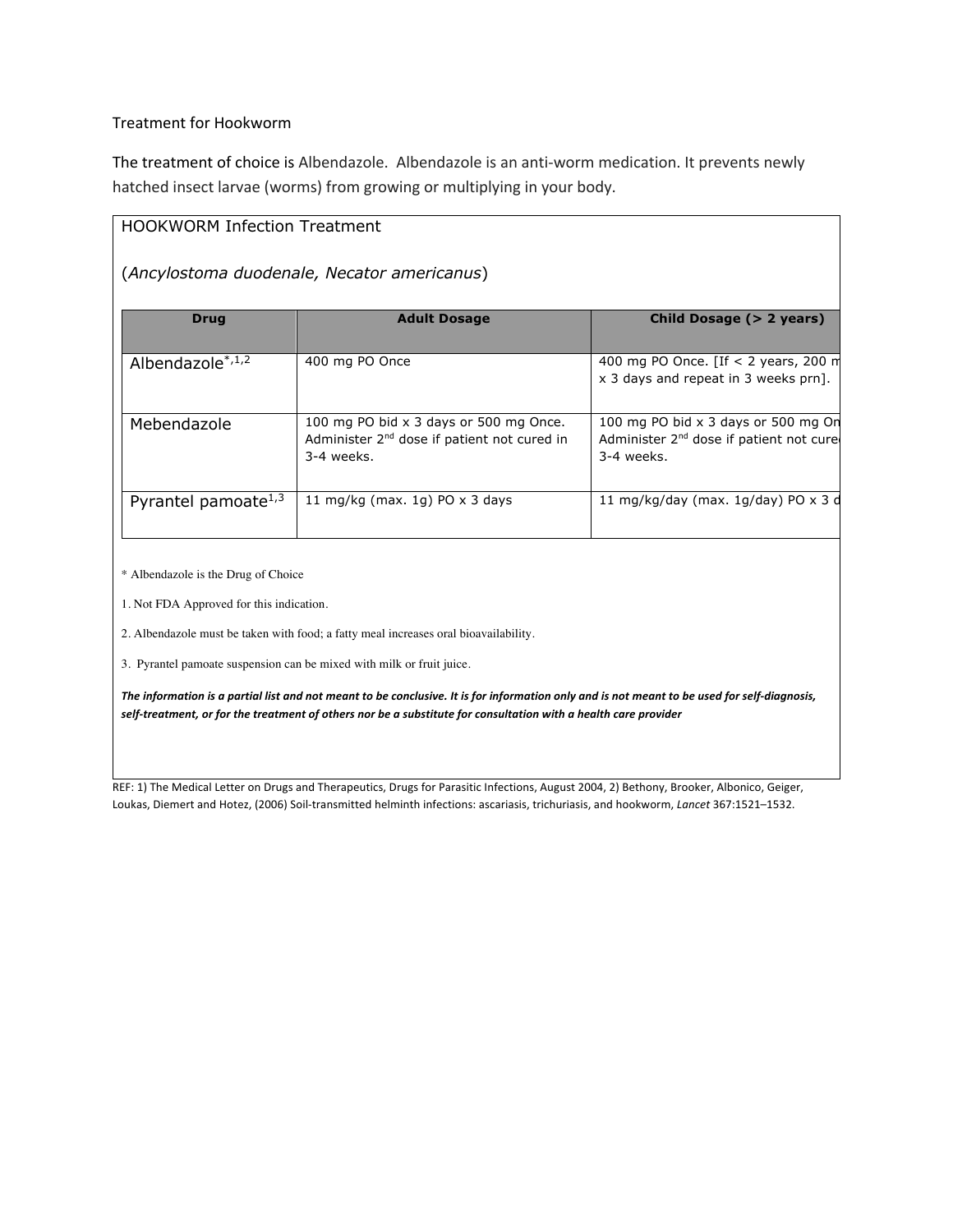| <b>CONDITION</b>        | <b>Description</b>                                                                                                                                                                                                                  | <b>TREATMENT</b>                                                                                                                                                                                                                                                                            |
|-------------------------|-------------------------------------------------------------------------------------------------------------------------------------------------------------------------------------------------------------------------------------|---------------------------------------------------------------------------------------------------------------------------------------------------------------------------------------------------------------------------------------------------------------------------------------------|
|                         |                                                                                                                                                                                                                                     |                                                                                                                                                                                                                                                                                             |
| Diarrhea &<br>Dysentery | If a child has loose or water stools, it is<br>called diarrhea. If the child has mucus and<br>blood in their stool, its called, dysentery.<br>Diarrhea has many causes, the most<br>common include infection and poor<br>nutrition. | Usually no medicines are needed<br>٠<br>Give lots of rehydration drinks and<br>food                                                                                                                                                                                                         |
| Anemia                  | Common signs are feeling week, tired,<br>looking pale (especially inside eyelids,<br>gums and fingernails), likes to eat dirt.<br>Common causes are a poor diet (low<br>iron), chronic gut infection, hookworm,<br>and malaria.     | Eat iron rich foods like meat, eggs,<br>٠<br>beans, lentils, ground nuts (peanuts).<br>Dark green vegetables also have iron<br>Treat the cause of anemia<br>Wear shoes in areas prone to<br>hookworm<br>Give iron salts by mouth (ferrous<br>sulfate 100mg three times daily with<br>meals) |
| Dehydration             | Most children who die from diarrhea die<br>because they do not have enough water<br>left in their bodies. Any child with watery<br>diarrhea is in danger of dehydration.                                                            | Give lots of liquids<br>Keep giving food<br>Make a rehydration drink (1 liter of<br>water + half teaspoon of salt + $8$<br>teaspoons of sugar)                                                                                                                                              |
| Vomiting                | Vomiting is one sign of many different<br>problems, from minor to severe.                                                                                                                                                           | Eat nothing if severe<br>٠<br>Sip a cola drink or ginger ale<br>Give medicine (promethazine 12.5mg<br>-25mg twice daily or<br>diphenhydramine 12.5mg 3-4 times<br>daily)                                                                                                                    |
| Skin Infections         | Most common are scabies, infected sores<br>and impetigo, ringworm and other fungal<br>infections.                                                                                                                                   | Bathe and delouse children<br>٠<br>Control bedbugs, lice and scabies<br>Do not let children with scabies, lice,<br>ringworm or infected sores play or<br>sleep together with other children                                                                                                 |

Other more common conditions that affect children and treatment: